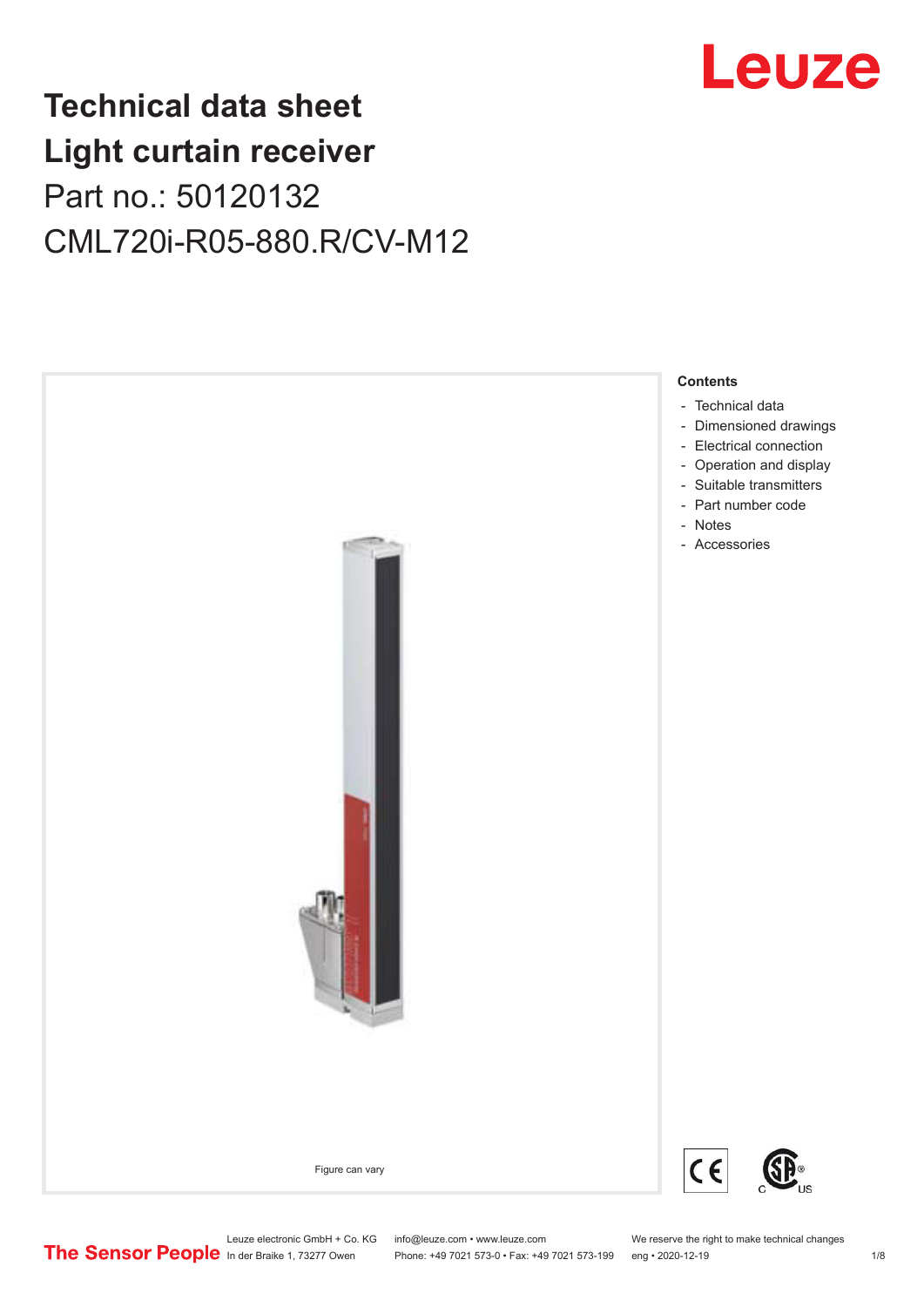## <span id="page-1-0"></span>**Technical data**

#### **Basic data**

| Series                                         | 720                                                                                                        |
|------------------------------------------------|------------------------------------------------------------------------------------------------------------|
| <b>Operating principle</b>                     | Throughbeam principle                                                                                      |
| Device type                                    | Receiver                                                                                                   |
| <b>Contains</b>                                | Accessories for the use of the BT-2R1                                                                      |
| Application                                    | Object measurement                                                                                         |
| <b>Special version</b>                         |                                                                                                            |
| <b>Special version</b>                         | Crossed-beam scanning                                                                                      |
|                                                | Diagonal-beam scanning                                                                                     |
|                                                | Parallel-beam scanning                                                                                     |
| Optical data                                   |                                                                                                            |
| <b>Operating range</b>                         | Guaranteed operating range                                                                                 |
| <b>Operating range</b>                         | 0.13.5m                                                                                                    |
| <b>Operating range limit</b>                   | Typical operating range                                                                                    |
| <b>Operating range limit</b>                   | 0.14.5m                                                                                                    |
| <b>Measurement field length</b>                | 880 mm                                                                                                     |
| <b>Number of beams</b>                         | 176 Piece(s)                                                                                               |
| Beam spacing                                   | 5 mm                                                                                                       |
|                                                |                                                                                                            |
| Measurement data                               |                                                                                                            |
| Minimum object diameter                        | 10 mm                                                                                                      |
|                                                |                                                                                                            |
| <b>Electrical data</b>                         |                                                                                                            |
| <b>Protective circuit</b>                      | Polarity reversal protection                                                                               |
|                                                | Short circuit protected                                                                                    |
|                                                | <b>Transient protection</b>                                                                                |
|                                                |                                                                                                            |
| Performance data                               |                                                                                                            |
| Supply voltage U <sub>B</sub>                  | 18  30 V, DC                                                                                               |
| <b>Residual ripple</b>                         | 0  15 %, From U <sub>B</sub>                                                                               |
| <b>Open-circuit current</b>                    | 0 215 mA, The specified values refer<br>to the entire package consisting of trans-<br>mitter and receiver. |
|                                                |                                                                                                            |
| Outputs                                        |                                                                                                            |
| <b>Number of analog outputs</b>                | 2 Piece(s)                                                                                                 |
| Analog outputs                                 |                                                                                                            |
| Current                                        | 024mA                                                                                                      |
| Voltage                                        | 011V                                                                                                       |
|                                                |                                                                                                            |
| Analog output 1                                |                                                                                                            |
| <b>Type</b>                                    | Voltage                                                                                                    |
|                                                |                                                                                                            |
| <b>Analog output 2</b>                         |                                                                                                            |
| Type                                           | Current                                                                                                    |
|                                                |                                                                                                            |
| Inputs/outputs selectable                      |                                                                                                            |
| Output current, max.                           | 100 mA                                                                                                     |
| Input resistance                               | $6,000 \Omega$                                                                                             |
| Number of inputs/outputs selectable 2 Piece(s) |                                                                                                            |
| Type                                           | Inputs/outputs selectable                                                                                  |
| Voltage type, outputs                          | DC                                                                                                         |
| Switching voltage, outputs                     | Typ. $U_B / 0 V$                                                                                           |
| Voltage type, inputs                           | DC                                                                                                         |
| Switching voltage, inputs                      | high: ≥6V                                                                                                  |
|                                                | low: $\leq 4V$                                                                                             |
|                                                |                                                                                                            |

| Input/output 1<br>Activation/disable delay | 1 <sub>ms</sub>                                 |
|--------------------------------------------|-------------------------------------------------|
|                                            |                                                 |
| <b>Timing</b>                              |                                                 |
| <b>Readiness delay</b>                     | 450 ms                                          |
| <b>Cycle time</b>                          | 5.68 ms                                         |
| Response time per beam                     | $30 \mu s$                                      |
| <b>Service interface</b>                   |                                                 |
| Type                                       | IO-Link                                         |
| <b>IO-Link</b>                             |                                                 |
| <b>Function</b>                            | Configuration via software                      |
|                                            | Service                                         |
| <b>Connection</b>                          |                                                 |
| <b>Number of connections</b>               | 2 Piece(s)                                      |
| <b>Plug outlet</b>                         | Rear side                                       |
|                                            |                                                 |
| <b>Connection 1</b><br><b>Function</b>     | Configuration interface                         |
|                                            |                                                 |
|                                            | Signal IN<br>Signal OUT                         |
|                                            | Voltage supply                                  |
| <b>Type of connection</b>                  | Connector                                       |
| <b>Thread size</b>                         | M <sub>12</sub>                                 |
| <b>Type</b>                                | Male                                            |
| <b>Material</b>                            | Metal                                           |
| No. of pins                                | 8-pin                                           |
| Encoding                                   | A-coded                                         |
|                                            |                                                 |
| <b>Connection 2</b>                        |                                                 |
| <b>Function</b>                            | Connection to transmitter                       |
| <b>Type of connection</b>                  | Connector                                       |
| <b>Thread size</b>                         | M <sub>12</sub>                                 |
| <b>Type</b><br><b>Material</b>             | Female<br>Metal                                 |
| No. of pins                                | 5-pin                                           |
| Encoding                                   | A-coded                                         |
|                                            |                                                 |
| <b>Mechanical data</b>                     |                                                 |
| Design                                     | Cubic                                           |
| Dimension (W x H x L)                      | 29 mm x 35.4 mm x 903 mm                        |
| <b>Housing material</b>                    | Metal                                           |
| <b>Metal housing</b>                       | Aluminum                                        |
| Lens cover material                        | Plastic                                         |
| Net weight                                 | $1,150$ g                                       |
| <b>Housing color</b>                       | Silver                                          |
| Type of fastening                          | Groove mounting<br>Via optional mounting device |
|                                            |                                                 |
| <b>Operation and display</b>               |                                                 |
| Type of display                            | LED                                             |
|                                            | OLED display                                    |
| <b>Number of LEDs</b>                      | 2 Piece(s)                                      |
| Type of configuration                      | Software                                        |
|                                            | Teach-in                                        |
| <b>Operational controls</b>                | Membrane keyboard                               |

Leuze

Leuze electronic GmbH + Co. KG info@leuze.com • www.leuze.com We reserve the right to make technical changes ln der Braike 1, 73277 Owen Phone: +49 7021 573-0 • Fax: +49 7021 573-199 eng • 2020-12-19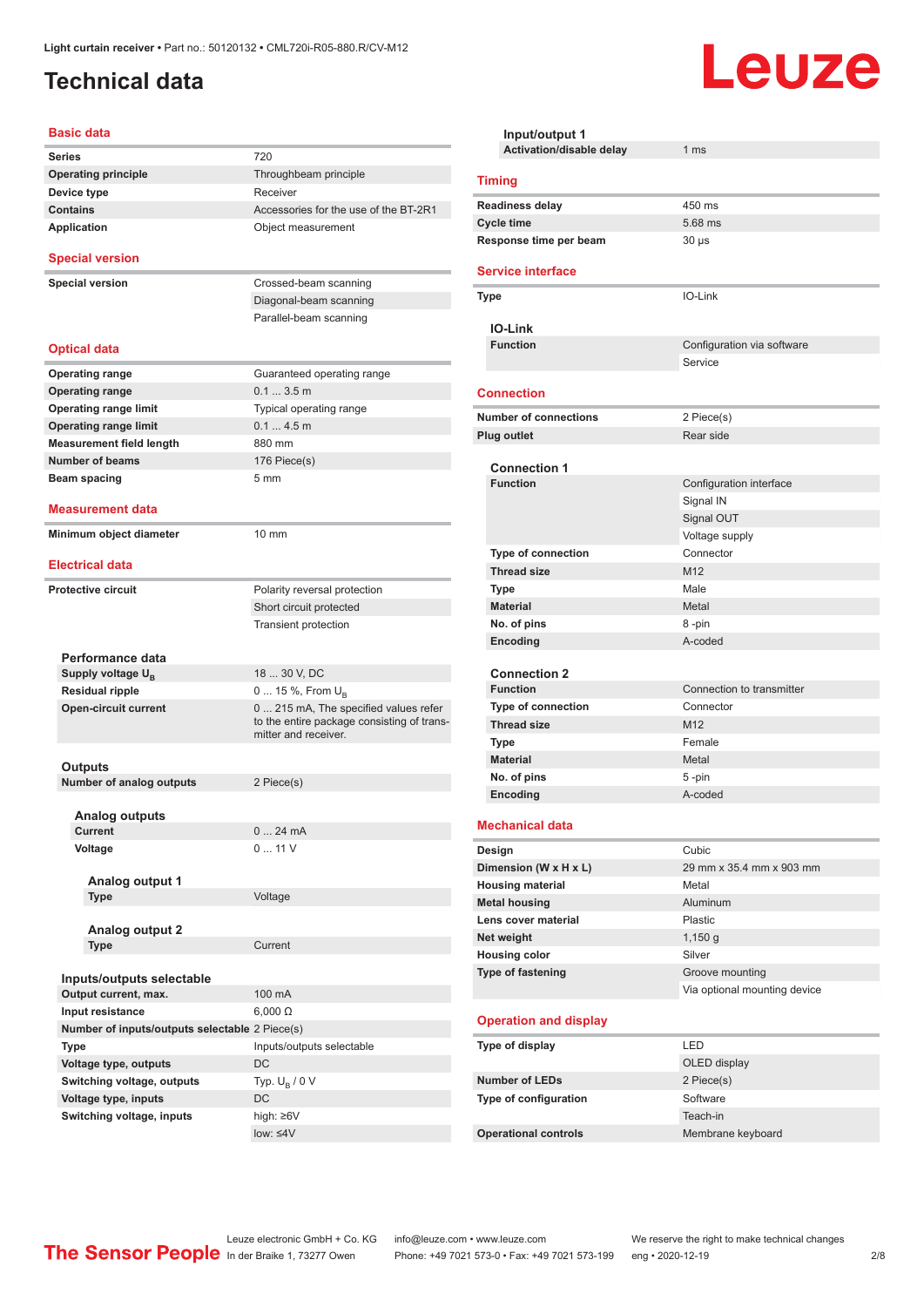## **Technical data**

# Leuze

#### **Environmental data**

| Ambient temperature, operation | $-3060 °C$     |
|--------------------------------|----------------|
| Ambient temperature, storage   | $-40$ 70 °C    |
| <b>Certifications</b>          |                |
|                                |                |
| Degree of protection           | IP 65          |
| <b>Protection class</b>        | $\mathbf{III}$ |
| <b>Certifications</b>          | c CSA US       |

#### **Classification**

| <b>Customs tariff number</b> | 90314990 |
|------------------------------|----------|
| eCl@ss 5.1.4                 | 27270910 |
| eCl@ss 8.0                   | 27270910 |
| eCl@ss 9.0                   | 27270910 |
| eCl@ss 10.0                  | 27270910 |
| eCl@ss 11.0                  | 27270910 |
| <b>ETIM 5.0</b>              | EC002549 |
| <b>ETIM 6.0</b>              | EC002549 |
| <b>ETIM 7.0</b>              | EC002549 |
|                              |          |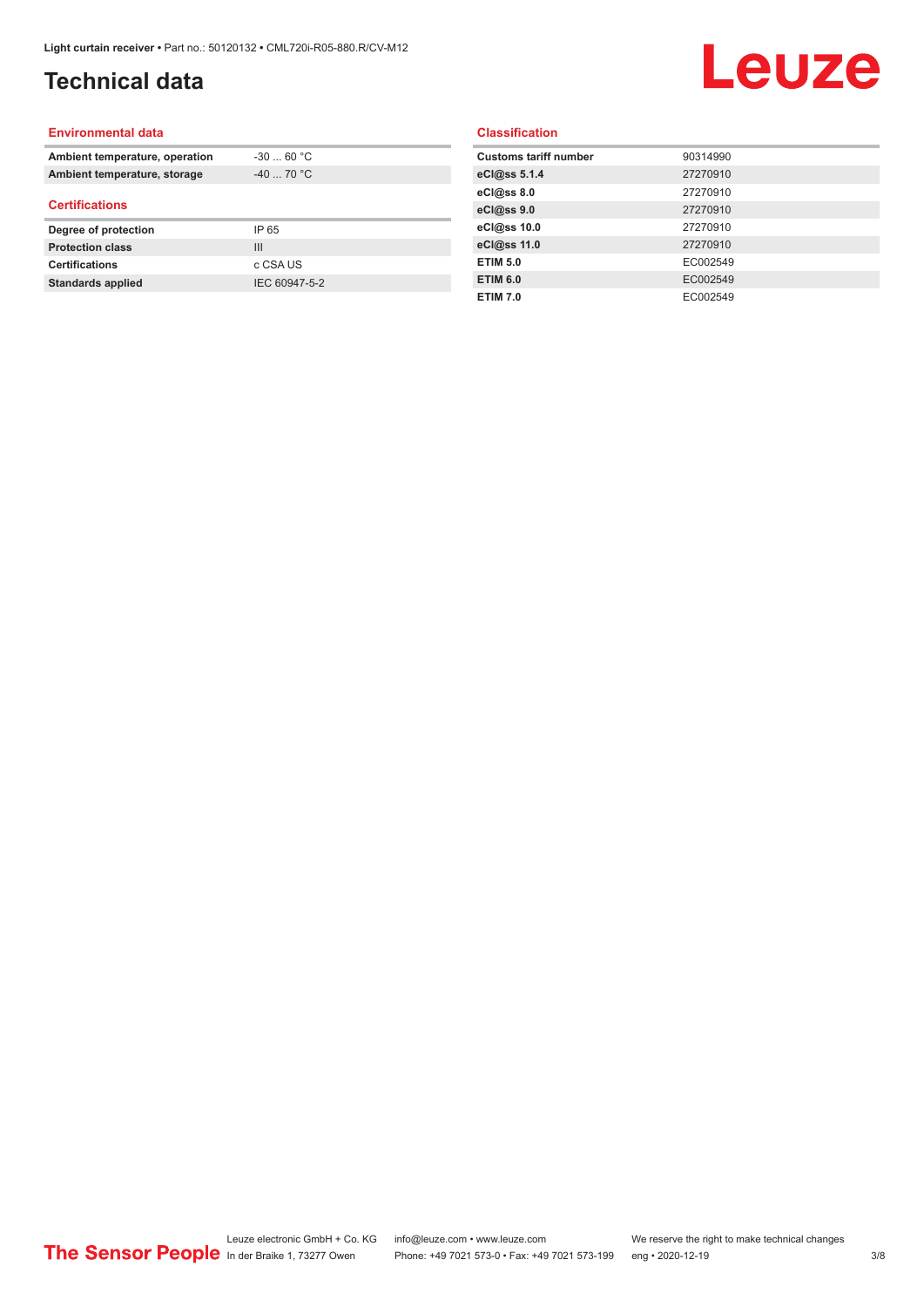### <span id="page-3-0"></span>**Dimensioned drawings**

All dimensions in millimeters





F M6 thread G Fastening groove

- T Transmitter
- R Receiver
- Y 2.5 mm
- 

## **Leuze**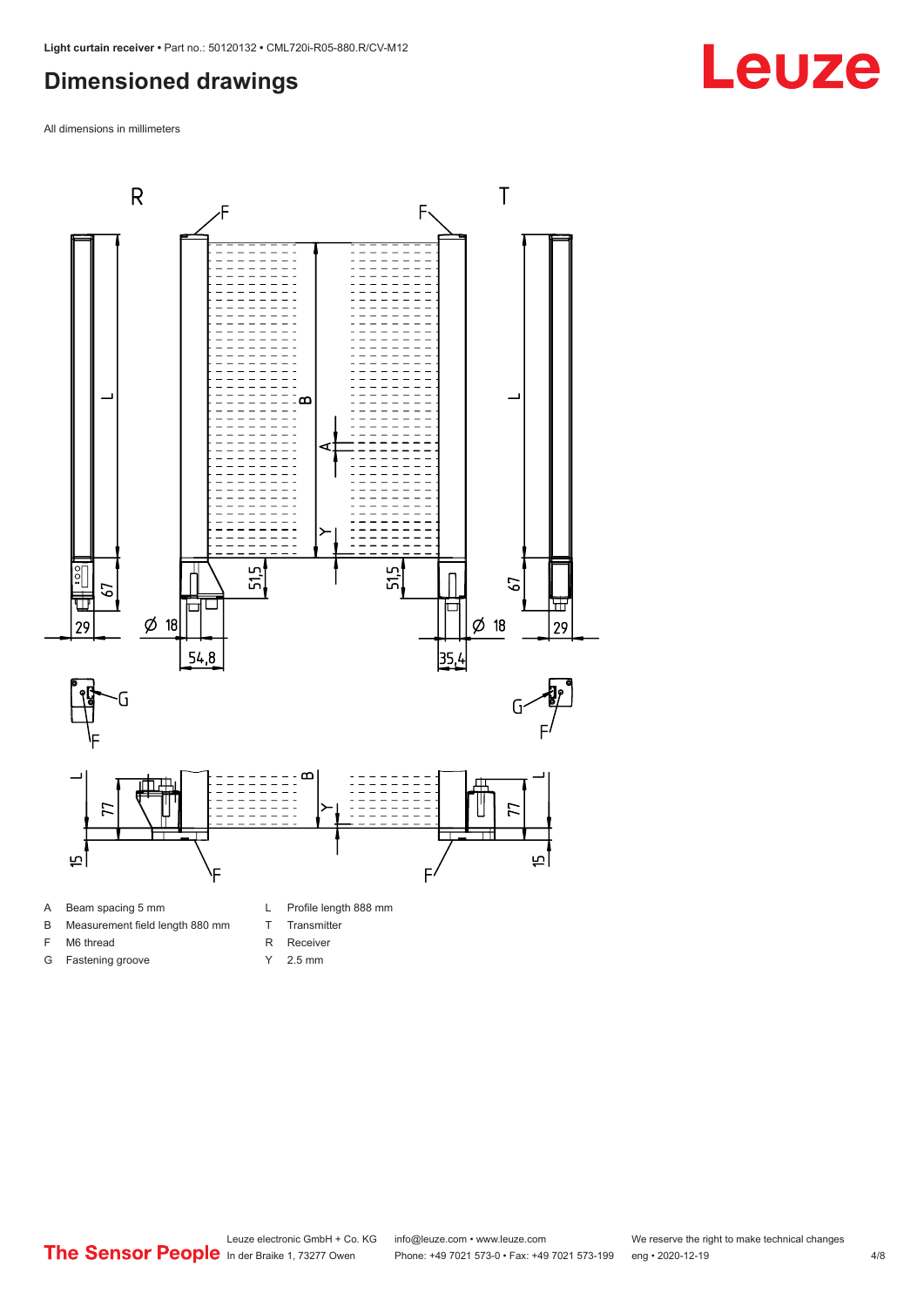### <span id="page-4-0"></span>**Dimensioned drawings**





A PWR / SW IN / OUT

## **Electrical connection**

**Connection 1**

| <b>Function</b>    | Configuration interface |
|--------------------|-------------------------|
|                    | Signal IN               |
|                    | Signal OUT              |
|                    | Voltage supply          |
| Type of connection | Connector               |
| <b>Thread size</b> | M <sub>12</sub>         |
| <b>Type</b>        | Male                    |
| <b>Material</b>    | Metal                   |
| No. of pins        | 8-pin                   |
| Encoding           | A-coded                 |

#### **Pin Pin assignment**

| 1              | $V +$            |
|----------------|------------------|
| $\overline{2}$ | I/O <sub>1</sub> |
| 3              | GND              |
| $\overline{4}$ | IO-Link          |
| 5              | I/O <sub>2</sub> |
| 6              | OUT V            |
| 7              | OUT mA           |
| 8              | <b>AGND</b>      |
|                |                  |



#### **Connection 2**

| <b>Function</b>    | Connection to transmitter |
|--------------------|---------------------------|
| Type of connection | Connector                 |
| <b>Thread size</b> | M12                       |
| <b>Type</b>        | Female                    |
| <b>Material</b>    | Metal                     |
| No. of pins        | $5$ -pin                  |
| Encoding           | A-coded                   |

#### **Pin Pin assignment**

|   | <b>FE/SHIELD</b> |
|---|------------------|
| 2 | $V +$            |
| 3 | <b>GND</b>       |
| 4 | RS 485 Tx+       |
| 5 | RS 485 Tx-       |

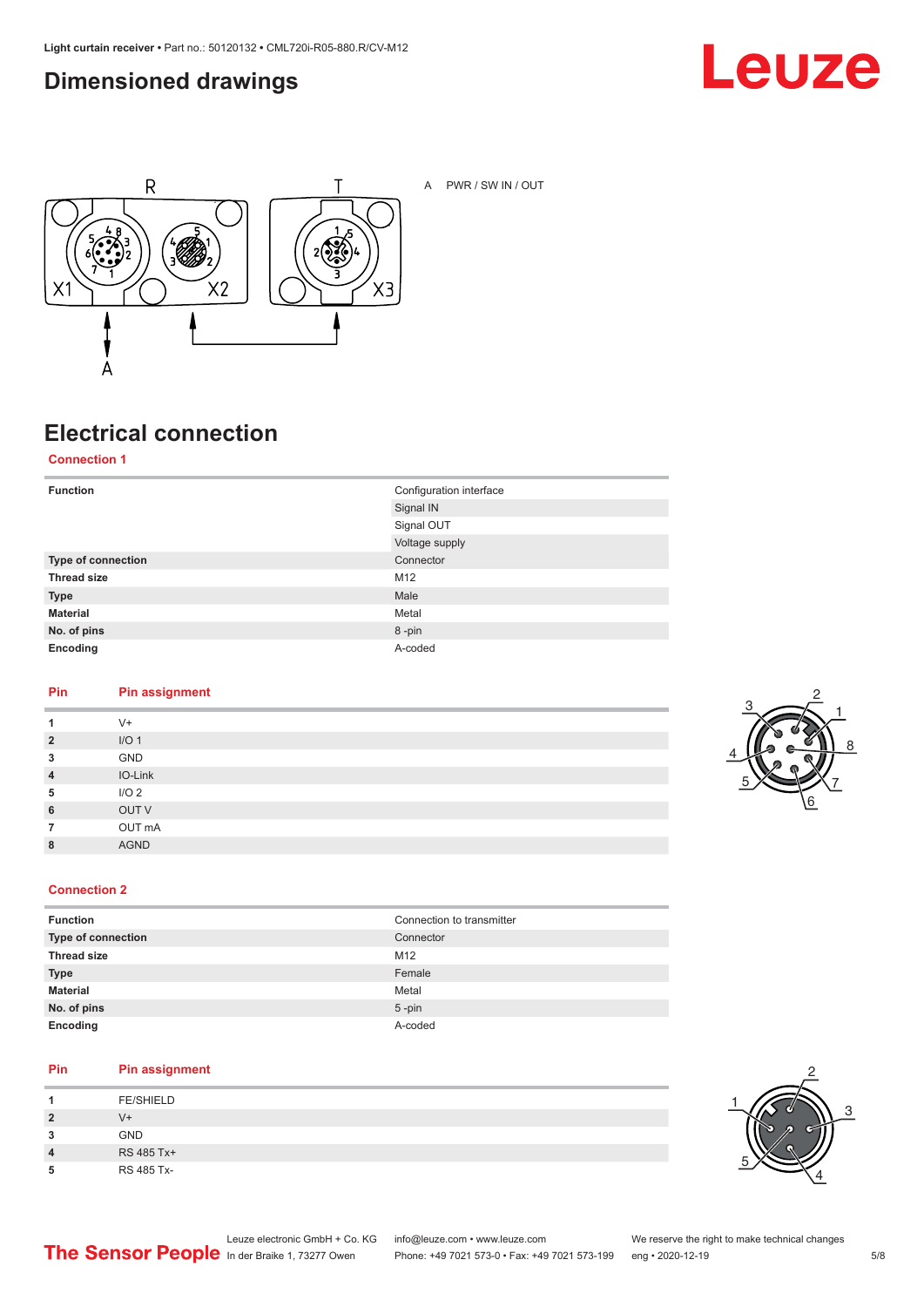## <span id="page-5-0"></span>**Operation and display**

# **Leuze**

| <b>LED</b>     | <b>Display</b>           | <b>Meaning</b>                         |
|----------------|--------------------------|----------------------------------------|
|                | Green, continuous light  | Operational readiness                  |
|                | Green, flashing          | Teach / error                          |
| $\overline{2}$ | Yellow, continuous light | Light path free, with function reserve |
|                | Yellow, flashing         | No function reserve                    |
|                | Off                      | Object detected                        |

#### **Suitable transmitters**

| Part no. | <b>Designation</b>        | <b>Article</b>               | <b>Description</b>                                                          |
|----------|---------------------------|------------------------------|-----------------------------------------------------------------------------|
| 50119459 | CML720i-T05-880.R-<br>M12 | Light curtain<br>transmitter | Operating range: 0.1  3.5 m<br>Connection: Connector, M12, Rear side, 5-pin |

#### **Part number code**

Part designation: **CML7XXi-YZZ-AAAA.BCCCDDD-EEEFFF**

| <b>CML</b>  | <b>Operating principle</b><br>Measuring light curtain                                                                                     |
|-------------|-------------------------------------------------------------------------------------------------------------------------------------------|
| 7XXi        | <b>Series</b><br>720i: 720i series<br>730i: 730i series                                                                                   |
| Υ           | Device type<br>T: transmitter<br>R: receiver                                                                                              |
| <b>ZZ</b>   | <b>Beam spacing</b><br>05:5 mm<br>10:10 mm<br>20:20 mm<br>40:40 mm                                                                        |
| <b>AAAA</b> | Measurement field length [mm], dependent on beam spacing                                                                                  |
| в           | <b>Equipment</b><br>A: connector outlet, axial<br>R: rear connector outlet                                                                |
| CCC         | Interface<br>L: IO-Link<br>/CN: CANopen<br>/PB: PROFIBUS<br>/PN: PROFINET<br>/CV: Analog current and voltage output<br>/D3: RS 485 Modbus |
| <b>DDD</b>  | <b>Special equipment</b><br>-PS: Power Setting                                                                                            |
| EEE         | <b>Electrical connection</b><br>M12: M12 connector                                                                                        |
| <b>FFF</b>  | -EX: Explosion protection                                                                                                                 |
|             | <b>Note</b>                                                                                                                               |
|             | $\&$ A list with all available device types can be found on the Leuze website at www.leuze.com.                                           |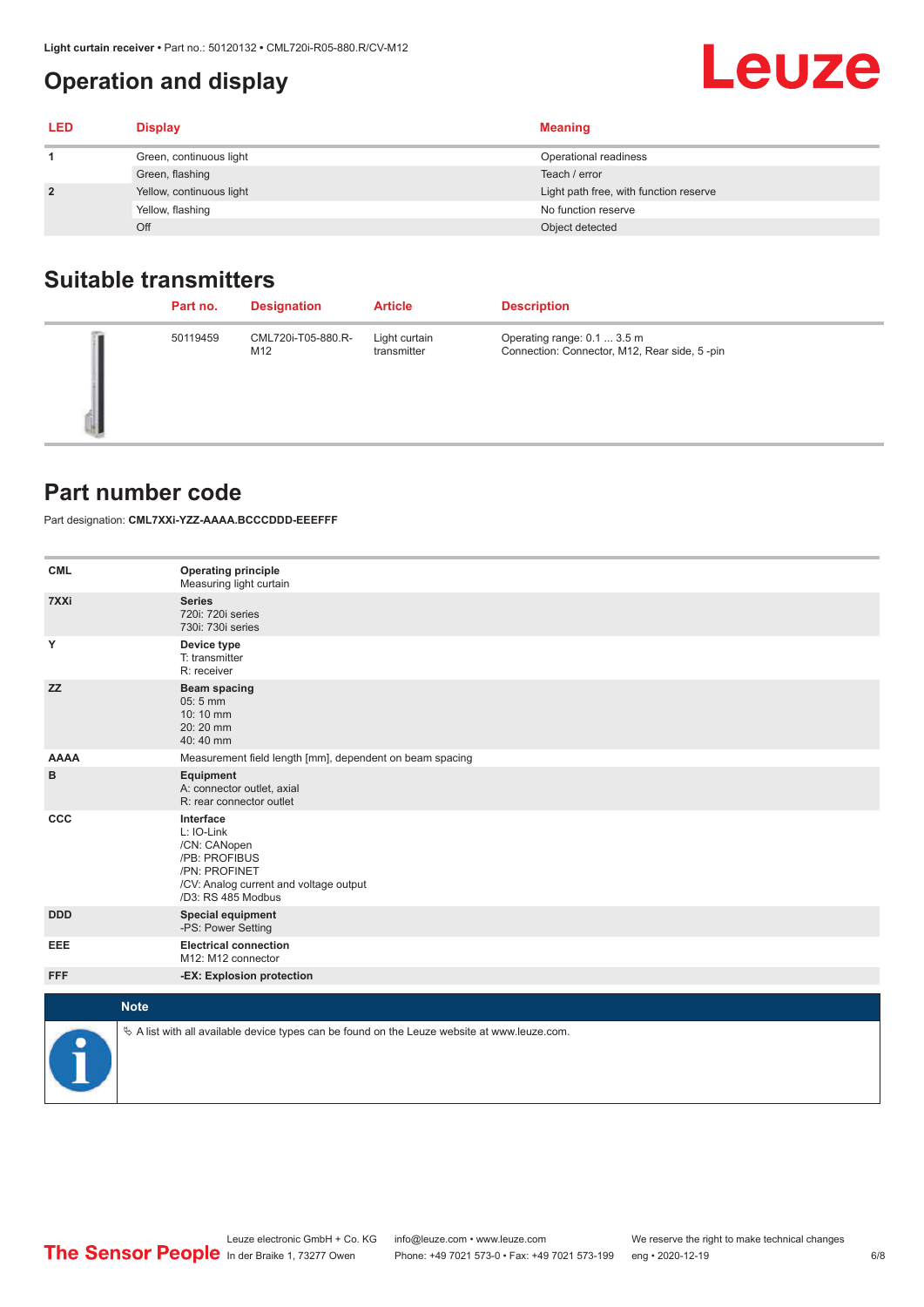#### <span id="page-6-0"></span>**Notes**



#### **Observe intended use!**

 $\%$  This product is not a safety sensor and is not intended as personnel protection.

 $\%$  The product may only be put into operation by competent persons.

 $\%$  Only use the product in accordance with its intended use.

| <b>For UL applications:</b>                                                                                                                                                       |
|-----------------------------------------------------------------------------------------------------------------------------------------------------------------------------------|
| $\%$ For UL applications, use is only permitted in Class 2 circuits in accordance with the NEC (National Electric Code).                                                          |
| V These proximity switches shall be used with UL Listed Cable assemblies rated 30V, 0.5A min, in the field installation, or equivalent (categories: CYJV/<br>CYJV7 or PVVA/PVVA7) |

#### **Accessories**

#### Connection technology - Connection cables

|   | Part no. | <b>Designation</b> | <b>Article</b>   | <b>Description</b>                                                                                                                                          |
|---|----------|--------------------|------------------|-------------------------------------------------------------------------------------------------------------------------------------------------------------|
| ₿ | 50135128 | KD S-M12-8A-P1-050 | Connection cable | Connection 1: Connector, M12, Axial, Female, A-coded, 8-pin<br>Connection 2: Open end<br>Shielded: Yes<br>Cable length: 5,000 mm<br>Sheathing material: PUR |

#### Connection technology - Interconnection cables

|   |                   | Part no. | <b>Designation</b>                     | <b>Article</b>        | <b>Description</b>                                                                                                                                                                                                                                    |
|---|-------------------|----------|----------------------------------------|-----------------------|-------------------------------------------------------------------------------------------------------------------------------------------------------------------------------------------------------------------------------------------------------|
| e | $(\cdot$ : :<br>œ | 50129781 | <b>KDS DN-M12-5A-</b><br>M12-5A-P3-050 | Interconnection cable | Suitable for interface: IO-Link, DeviceNet, CANopen<br>Connection 1: Connector, M12, Axial, Female, A-coded, 5-pin<br>Connection 2: Connector, M12, Axial, Male, A-coded, 5-pin<br>Shielded: Yes<br>Cable length: 5,000 mm<br>Sheathing material: PUR |

#### Mounting technology - Mounting brackets

|                 | Part no. | <b>Designation</b> | <b>Article</b>      | <b>Description</b>                                                                                                                                                                                                        |
|-----------------|----------|--------------------|---------------------|---------------------------------------------------------------------------------------------------------------------------------------------------------------------------------------------------------------------------|
| <b>All Card</b> | 50142900 | BT 700M.5-2SET     | Mounting device set | Design of mounting device: Bracket mounting<br>Fastening, at system: Through-hole mounting, T slotted hole<br>Mounting bracket, at device: Screw type, Sliding block<br>Type of mounting device: Rigid<br>Material: Steel |

Leuze